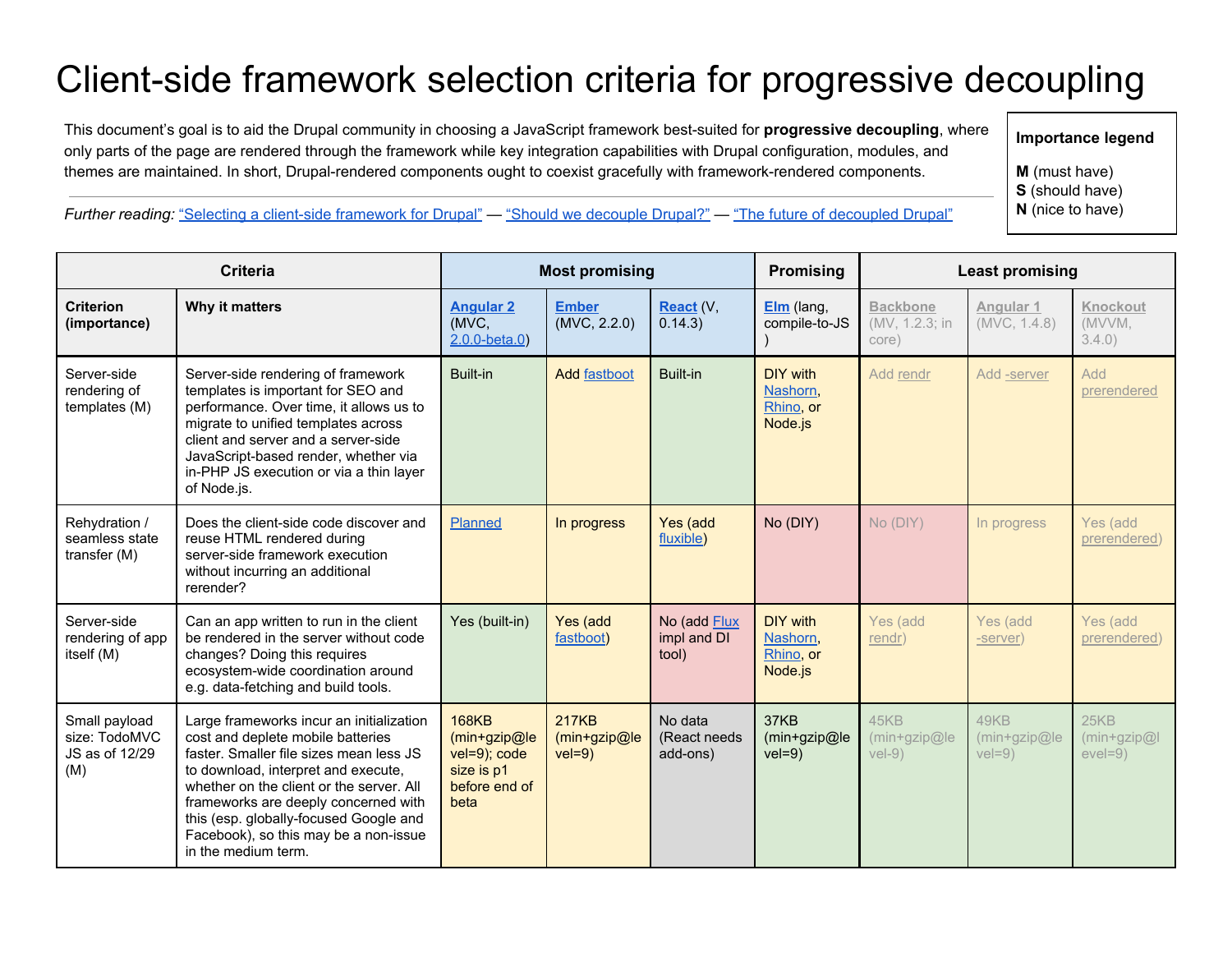| Execution<br>performance:<br>TodoMVC (M)                        | An ideal framework should execute<br>common application tasks (such as<br>those found in TodoMVC) quickly. Leo<br>Horie (Mithril) benchmarked some of<br>these against a single TodoMVC app,<br>but this relies on outdated releases.<br>Read more about benchmark reliability.                                    | No data                                                         | <b>780ms</b><br>(1.4.0 with<br><b>Handlebars</b><br>1.3.0)                                      | 308ms<br>(0.10.0)                                                                    | <b>266ms</b><br>(0.16.0)                                                              | <b>204ms</b><br>(1.1.2)                      | 344ms<br>(1.2.14)                                            | 131ms<br>(3.1.0)                                           |
|-----------------------------------------------------------------|--------------------------------------------------------------------------------------------------------------------------------------------------------------------------------------------------------------------------------------------------------------------------------------------------------------------|-----------------------------------------------------------------|-------------------------------------------------------------------------------------------------|--------------------------------------------------------------------------------------|---------------------------------------------------------------------------------------|----------------------------------------------|--------------------------------------------------------------|------------------------------------------------------------|
| Interoperability<br>(M)                                         | Frameworks that encompass the entire<br>page rather than only encompassing<br>portions of the page are less<br>well-suited to a progressively<br>decoupled approach, as Drupal would<br>need to cede all control over renders<br>and would be unable to render parts of<br>the page in PHP/Twig.                   | Entire page<br>or parts of<br>page                              | Entire page<br>or parts of<br>page                                                              | Entire page<br>or parts of<br>page                                                   | Entire page<br>or parts of<br>page                                                    | Entire page or<br>parts of page              | Entire page<br>or parts of<br>page                           | Entire page<br>or parts of<br>page                         |
| Template<br>engine<br>friendliness for<br>Drupal themers<br>(M) | A declarative approach could be<br>beneficial to progressively decouple<br>Uls that are still migrating, while<br>string-based templates are ideal for<br>larger page components. How friendly<br>is the templating system for Drupal<br>themers? Does it work well for<br>interpolation into existing Twig files? | Declarative<br>within DOM<br>$(ng-)$ and<br>string<br>templates | Declarative<br>within DOM<br>(data-<br>ember) and<br><b>Handlebars</b><br>(string<br>templates) | <b>JSX</b> (string<br>templates);<br><b>JSX is</b><br>optional but<br>strongly rec'd | Declarative<br>syntax<br>through<br>elm-html                                          | Choose your<br>own (string<br>templates)     | <b>Declarative</b><br>within DOM<br>$(ng- in flat)$<br>HTML) | <b>Declarative</b><br>within DOM<br>or string<br>templates |
| Code structure<br>unopinionated-<br>ness(M)                     | A framework's opinionatedness about<br>application structure means easy<br>optimization, but it may be overly<br>restrictive for an approach that favors<br>"pick and choose" (library) over "the<br>whole nine yards" (framework).                                                                                | <b>More</b><br>opinionated<br>(framework<br>approach)           | <b>Most</b><br>opinionated<br>(framework<br>approach)                                           | <b>Less</b><br>opinionated<br>(library<br>approach)                                  | <b>Not</b><br>opinionated<br>(language).<br><b>Suggested</b><br>project<br>structure. | Less<br>opinionated<br>(library<br>approach) | More<br>opinionated<br>(framework<br>approach)               | Less<br>opinionated<br>(library<br>approach)               |
| Software<br>licensing (M)                                       | Drupal is free software using a GPLv2+<br>license. An ideal framework would be<br>compatible with this licensing, insofar<br>as it can be distributed singly with<br>Drupal.                                                                                                                                       | Apache 2.0<br>(compatible<br>$w / GPLv3+)$                      | <b>MIT</b>                                                                                      | <b>BSD</b> (free<br>forks not<br>required)                                           | <b>BSD3</b> (free<br>forks not<br>required)                                           | MIT                                          | MIT                                                          | MIT                                                        |
| Patent rights<br>(M)                                            | An ideal framework should lack a<br>restrictive patent clause that prevents<br>its use under unrelated conditions.                                                                                                                                                                                                 | None                                                            | None                                                                                            | <b>Restrictive</b>                                                                   | <b>None</b>                                                                           | <b>None</b>                                  | <b>None</b>                                                  | <b>None</b>                                                |
| Client-side<br>routing (M)                                      | Client-side routing provides full URL<br>support for SEO, back button<br>functionality, and bookmarking. The<br>lack of this makes navigation less<br>easily introspected and breaks a<br>fundamental aspect of the web.                                                                                           | Built-in                                                        | Built-in                                                                                        | react-router<br>(3rd-party<br>library)                                               | elm-router-ha<br>sh<br>elm-route-par<br>ser                                           | Built-in                                     | Built-in                                                     | <b>DIY</b><br><i>(various)</i><br>3rd-party<br>libraries)  |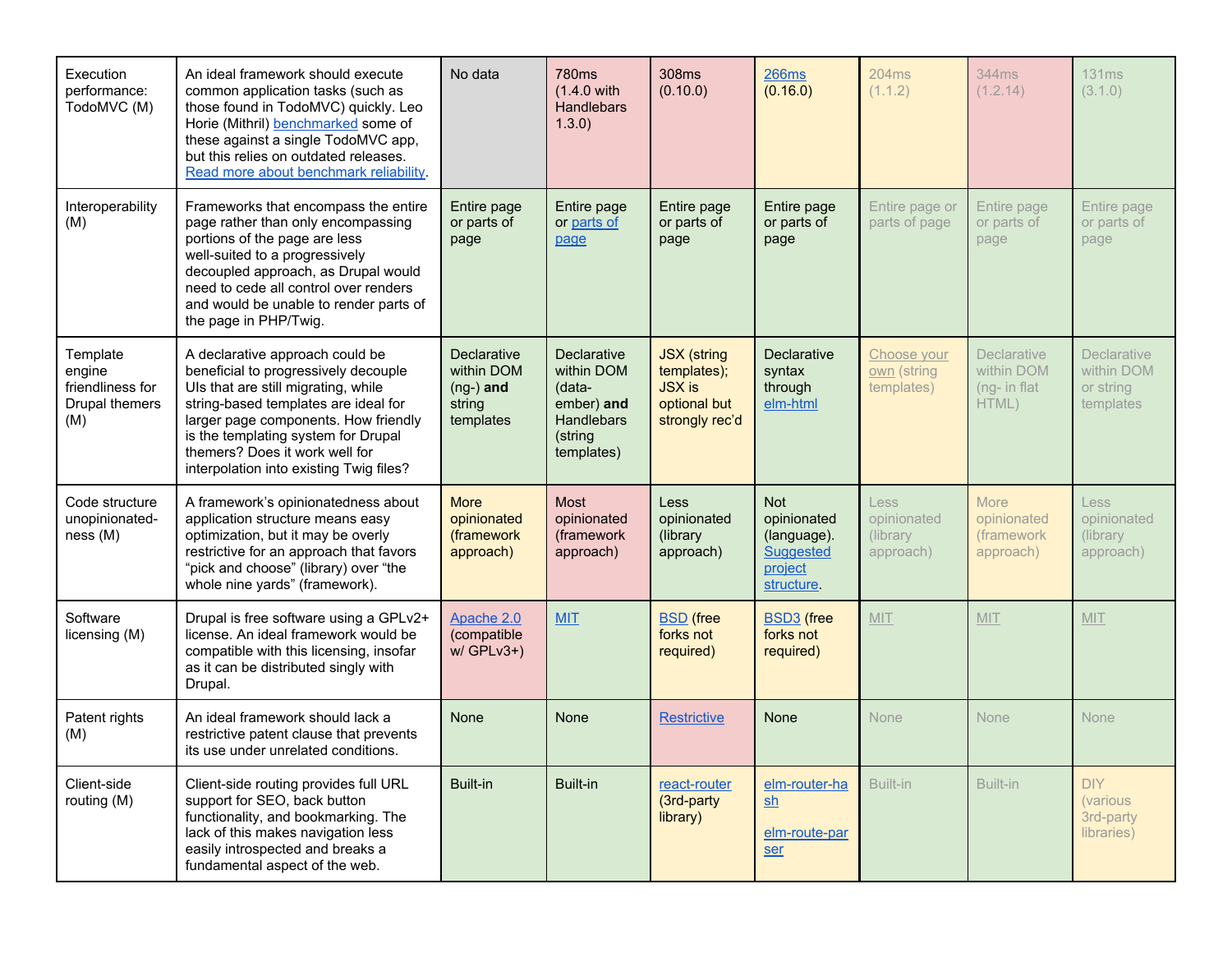| Nestable<br>components (M)           | Nestable components are important for<br>elegant decomposition of complex UIs<br>into manageable hierarchies of smaller<br>portable, encapsulated pieces. Also<br>see "Future readiness" below for<br>discussion of Web Components<br>support.                                                                                 | <b>Yes</b>                                         | <b>Yes</b>                                                                           | <b>Yes</b>                                            | <b>Yes</b>                                                  | N <sub>o</sub><br>(marionette)                                                                            | <b>Yes</b><br>(.component<br>method)                                                      | Yes                                                              |
|--------------------------------------|--------------------------------------------------------------------------------------------------------------------------------------------------------------------------------------------------------------------------------------------------------------------------------------------------------------------------------|----------------------------------------------------|--------------------------------------------------------------------------------------|-------------------------------------------------------|-------------------------------------------------------------|-----------------------------------------------------------------------------------------------------------|-------------------------------------------------------------------------------------------|------------------------------------------------------------------|
| Robust state<br>management<br>(M)    | The framework's state system should<br>not trigger a full DOM rerender, which<br>is bad for performance. Instead, it<br>should perform partial rerenders (only<br>those components that have changed).<br>Using DOM diffs off the page instead of<br>model diffs may be a performance<br>bottleneck.                           | Model diffing<br>(with JIT<br>compilation)         | <b>Value diffing</b><br>(Handle-<br>bars)                                            | DOM diffing<br>(Virtual DOM)                          | DOM diffing<br>(virtual-dom)                                | Manual<br>rerendering                                                                                     | Model diffing                                                                             | View model<br>diffing (with<br>observables)                      |
| <b>Robust REST</b><br>support (M)    | Frameworks either have built-in syntax<br>for REST calls or enforce the use of<br>jQuery (dependency) to fetch data from<br>a service. Some eschew optimistic<br>feedback by saving client-side data<br>only once the server request is sent,<br>not ideal for apps in disconnected<br>environments (mobile or offline-first). | Built-in (in<br>progress,<br>better after<br>beta) | Built-in                                                                             | Add fetch or<br>isomorphic-<br>fetch                  | Through<br>elm-http<br>(maintained<br>by author of<br>Elm). | <b>Built-in but</b><br>syncs with<br>server (no<br>optimistic<br>feedback; no<br>offline;<br>overridable) | Built-in (\$http<br>for broad<br>AJAX,<br><b>Sresource for</b><br><b>RESTful</b><br>APIs) | <b>Manual AJAX</b><br>(knockout.<br>mapping or<br>$$. a$ jax $)$ |
| Testability (M)                      | Can we test our code using small, fast<br>unit tests, using standard off-the-shelf<br>tools, without excessive mocking? How<br>well does it work with Drupal testing?                                                                                                                                                          | Good                                               | Good                                                                                 | Good (also<br>unexpected-r<br>eact)                   | Good                                                        | Poor (DIY)                                                                                                | Good                                                                                      | Poor (DIY)                                                       |
| Data binding<br>(M)                  | Two-way data binding allows for data<br>updated from either the view or the<br>model to be reflected in the view, but it<br>often has a detrimental impact on<br>performance. One-way data binding<br>allows for a solely unidirectional flow<br>and is usually adequate for most apps.                                        | One-way data<br>binding                            | Two-way<br>data binding<br>(one-way<br>data binding<br>will be default<br>in $2.6$ ) | One-way<br>data binding<br>(ReactLink<br>for two-way) | One-way                                                     | None (getters<br>and setters;<br>DIY)                                                                     | <b>Declarative</b><br>two-way data<br>binding                                             | Two-way<br>data binding                                          |
| Large<br>community,<br>ecosystem (S) | Corporate sponsorship or a large<br>backing community help maintain a<br>robust framework. A large ecosystem<br>entails extensions, plugins, and other<br>incidental projects that aid developers.                                                                                                                             | Large<br>(Google)                                  | Large                                                                                | Large<br>(Facebook)                                   | Small                                                       | Medium                                                                                                    | Large<br>(Google)                                                                         | Medium                                                           |
| Maturity (S)                         | Has the framework seen substantial<br>adoption from many large enterprises?<br>Also, does it have a long history of<br>effective use in production?                                                                                                                                                                            | Least mature                                       | <b>Mature</b>                                                                        | Most mature                                           | Least mature                                                | Most mature                                                                                               | Most mature                                                                               | <b>Mature</b>                                                    |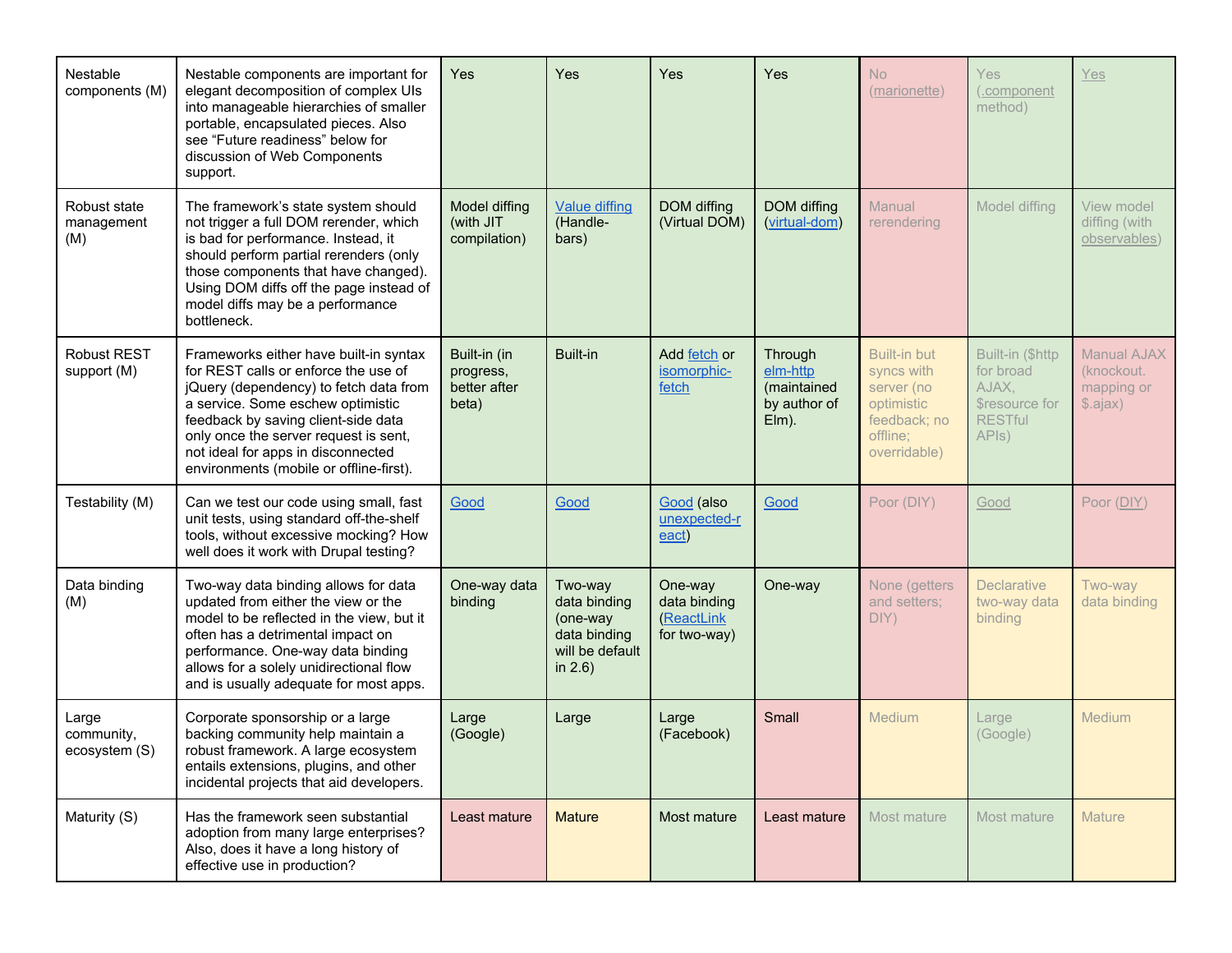| API docs and<br>learnability (S)       | Not only does the framework need to<br>have an accessible learning curve for<br>Drupal developers; front-end<br>developers need to be able to use the<br>framework efficiently and to integrate<br>easily into the Drupal community.                                                                                                   | Average<br>(better by end<br>of Q1 2016)                                                  | Good                                                                 | Good                                                                 | Good                                                                                                                | Good                                                   | Good                                                                       | Good                                                      |
|----------------------------------------|----------------------------------------------------------------------------------------------------------------------------------------------------------------------------------------------------------------------------------------------------------------------------------------------------------------------------------------|-------------------------------------------------------------------------------------------|----------------------------------------------------------------------|----------------------------------------------------------------------|---------------------------------------------------------------------------------------------------------------------|--------------------------------------------------------|----------------------------------------------------------------------------|-----------------------------------------------------------|
| Debugging<br>experience (S)            | Developers desire a pleasant<br>debugging experience such as a tool<br>that aids not only in isolating errors and<br>warnings but also a comprehensive<br>inspector for the structure and<br>execution of the application.                                                                                                             | batarangle                                                                                | <b>Ember</b><br>Inspector                                            | -devtools                                                            | <b>Time-travel</b><br>debugger                                                                                      | -Debugger                                              | batarang                                                                   | chromeexten<br>sions-knocko<br>utjs (low<br>usage)        |
| Error handling<br>and reporting<br>(S) | Developers require robust error<br>reporting (e.g. compiler errors, runtime<br>errors) to aid their debugging process.<br>An ideal framework would provide<br>exhaustive and helpful error reporting<br>that minimizes blocked tasks.                                                                                                  | <b>TypeScript</b><br>(statically<br>typed): both<br>compile-time<br>and runtime<br>errors | <b>Built-in</b><br>.onerror<br>method (also<br>-cli-honeybad<br>ger) | <b>DIY</b><br>(3rd-party<br>libraries)                               | Strongly and<br>statically<br>typed,<br>excellent<br>compile-time<br>errors.<br>practically no<br>runtime<br>errors | DIY (no error<br>handling<br>OOTB)                     | <b>Built-in error</b><br>handling                                          | <b>Built-in</b><br>.onError<br>method                     |
| Native app<br>support (N)              | Frameworks increasingly have as part<br>of their ecosystem the capability of<br>compiling single-page JavaScript<br>applications into native mobile<br>applications written in Java and<br>Objective-C. While this does not affect<br>progressive decoupling (unless there is<br>server-side JS), it is useful for full<br>decoupling. | <b>NativeScript</b><br>Ionic 2<br><b>React Native</b>                                     | -cli-cordova<br>(HTML5 to<br>native)                                 | <b>React Native</b>                                                  | In progress                                                                                                         | None (DIY)                                             | lonic                                                                      | None (DIY)                                                |
| Future<br>readiness (N)                | An ideal framework should have a plan<br>in place to either provide a polyfill for or<br>directly support Web Components,<br>Shadow DOM, and upcoming versions<br>of JavaScript (ES6, ES7).                                                                                                                                            | Excellent<br>(ES6 support,<br>WC-like<br>syntax)                                          | Excellent<br>(ES6 support,<br>WC-like<br>syntax)                     | <b>Average</b><br>(Maple.js for<br>WC)                               | Excellent                                                                                                           | Poor                                                   | Poor                                                                       | Good<br>(WC-like)<br>syntax)                              |
| <b>Backwards</b><br>compatibility (N)  | Ideally, a framework should be<br>backwards-compatible with all previous  <br>versions in order to avoid incurring<br>significant development costs later. In<br>addition, an ideal framework should be<br>using semantic versioning (semver).                                                                                         | First version<br>is current; full<br>semver                                               | <b>Fully</b><br>backwards<br>compatible;<br>full semver              | <b>No</b><br>backwards<br>compatibility<br>$(0.x.x);$ full<br>semver | N <sub>o</sub><br><b>backwards</b><br>compatibility<br>$(0.x.x);$ full<br>semver                                    | <b>Full</b><br>backwards<br>compatible;<br>full semver | <b>No</b><br><b>backwards</b><br>compatibility;<br>semver only<br>recently | <b>Full</b><br>backwards<br>compatibility;<br>full semver |
| Release<br>cadence (N)                 | Less frequent releases will alleviate the<br>need for modules like jQuery Upgrader,                                                                                                                                                                                                                                                    | <b>First version</b><br>in beta 2                                                         | Minor every<br>$~5$ $~\sim$ 6 $~\rm{w}$                              | Minor every<br>$~5$ m                                                | Minor every<br>$~5$ m                                                                                               | Minor every<br>$~6 - 12m$                              | Minor every<br>~2w                                                         | Minor every<br>$~\sim 6m$                                 |